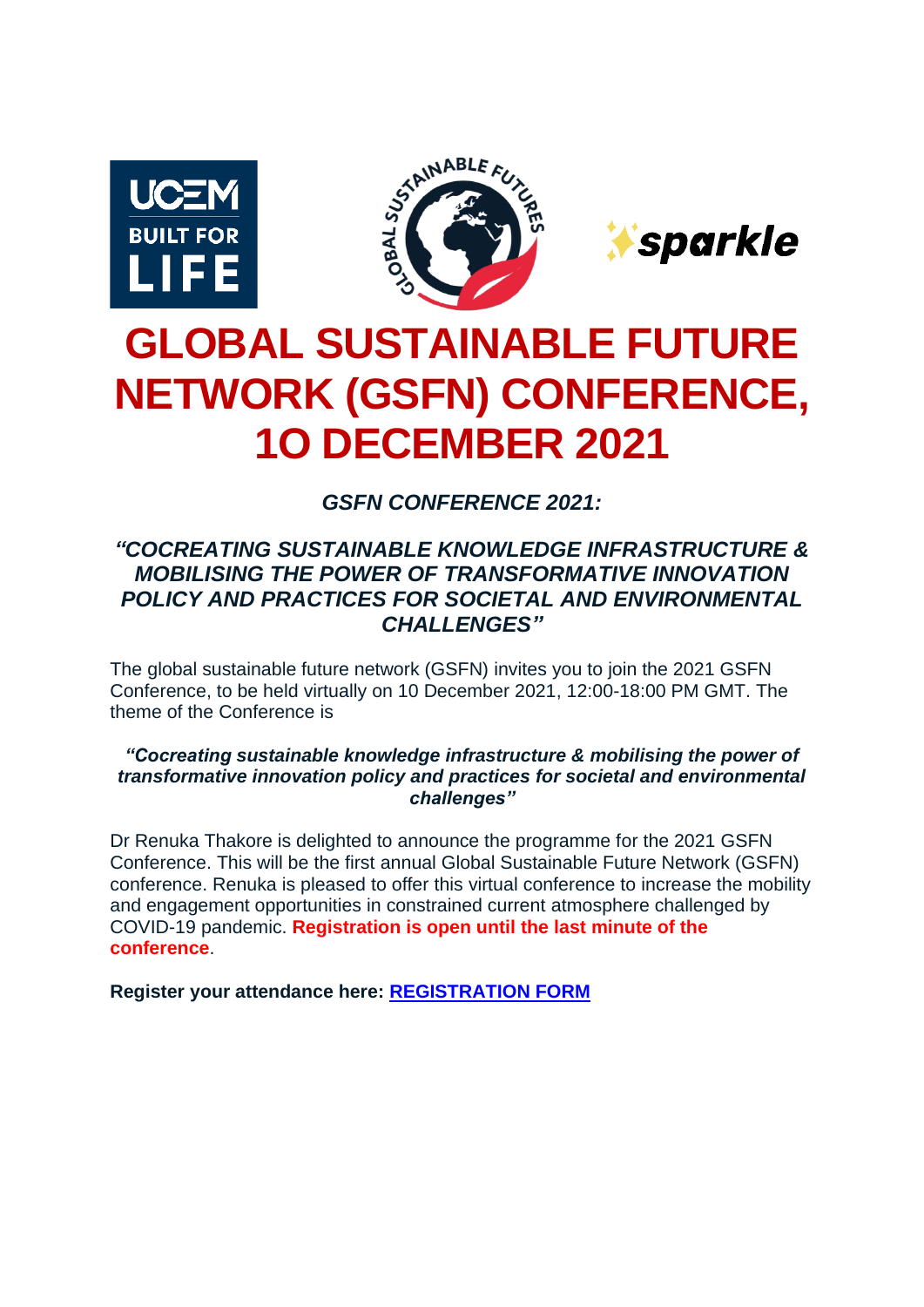# **VENUE**

## **GSFN is hosted on [Sparkle,](#page-1-0) a social spaces platform, as well as [Zoom](#page-1-1) and [YouTube.](#page-2-0)**

# <span id="page-1-0"></span>**SPARKLE**

Sparkle is **optimised for laptop** or **desktop computers** using **Chrome or Edge** browsers: [Enter here.](https://1.sparkle.space/v/gsfn2021)

## **Preparation**

- Please ensure you have the latest version of Zoom installed: <https://zoom.us/download>
- Please use headphones to minimise background noise or feedback.
- For full interactivity, you are encouraged to use a webcam.
- A stable fast internet connection will make your experience better. (If you are on a network with security restrictions or are unsure, you can test this in advance).

**If you can only access via a mobile device, you may use alternate links below to the [zoom rooms.](#page-1-1)**

### **Access**

You can sign up to the event here:<https://1.sparkle.space/v/gsfn2021>

#### **While you may sign up in advance, the event will officially open at noon UK on Friday 10th December 2021.**

You are encouraged to **use a profile picture** when you register so other guests can interact with you.

## **Exploring**

Sparkle uses visual maps to make exploration easy.

You can **click on items to explore them** and look out for notifications.

There is a **schedule** that is **adjusted to your local time zone** on the **top left-hand side**.

<span id="page-1-1"></span>There is **a chat system** on the **right-hand side**.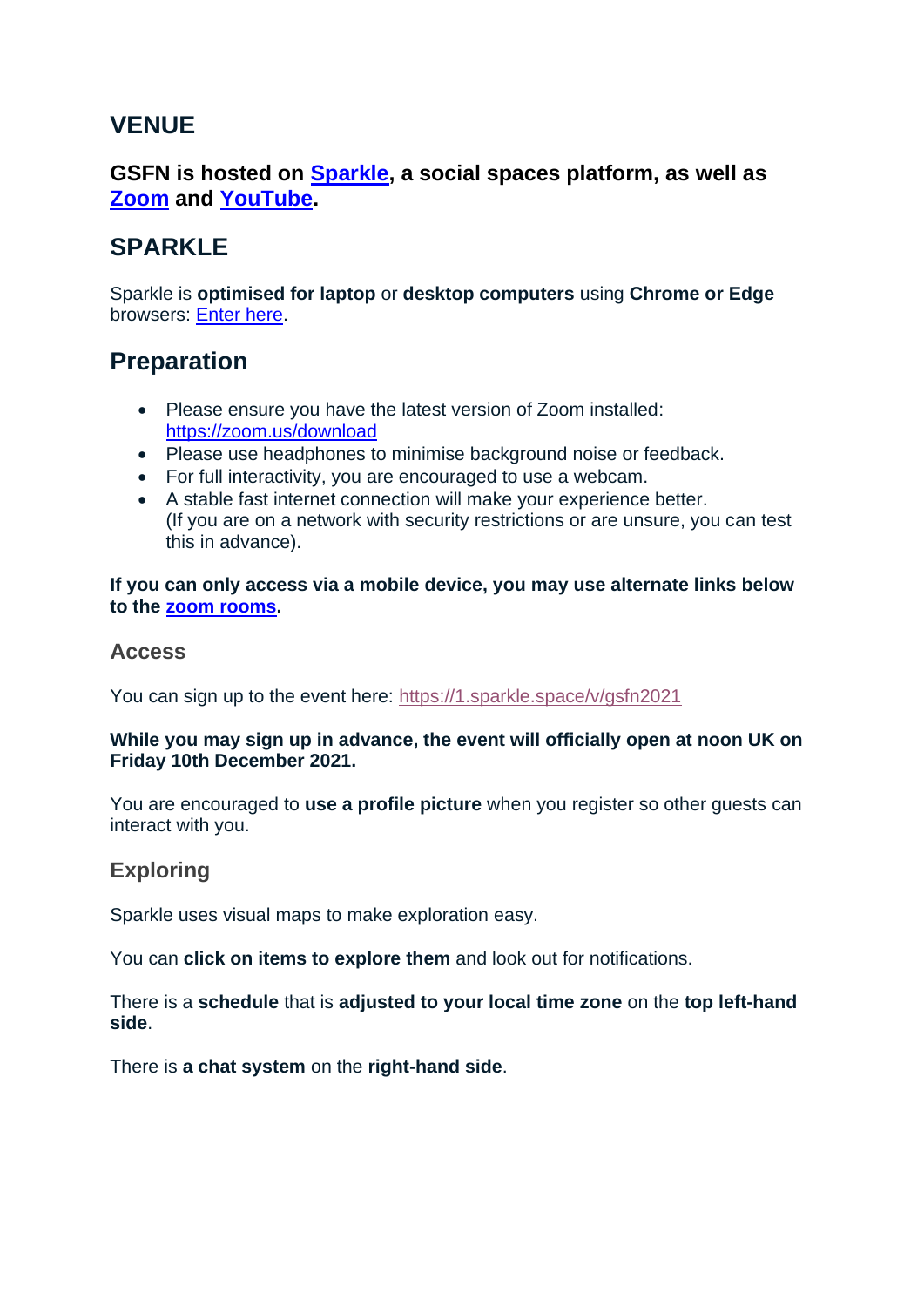# **ZOOM**

#### **Zoom link for the speakers and registered attendees:**

## **BREAKING BOUNDARIES**

Main auditorium for main presentations: **Zoom link** 

## **ACTIVATING HOPE**

Room for collaborative exercises (workshops): [Zoom link](https://us06web.zoom.us/j/83694501487?pwd=dXc2WTFOeFJ4NFIvbHJzdjlxUU5nZz09)

## **PREFRONTAL ENGAGEMENT**

Room for one-to-one meetings: [Zoom link](https://ucem.zoom.us/j/91280063944?pwd=NE1Xd0tSamJyZm0vVkxJWGlBZVdIUT09)

# <span id="page-2-0"></span>**YOUTUBE**

The conference is recorded, public and live on YouTube: [https://youtu.be/SouMyFLTB8c.](https://youtu.be/SouMyFLTB8c) Please feel free to share this link with your Network.

**Please take a look at the sessions which are grouped around themes and topics. I am looking forward to seeing you online!**

## **CONFERENCE PROGRAM**

## **BREAKING BOUNDARIES**

Enter the main auditorium 'BREAKING BOUNDARIES' through [Sparkle](https://1.sparkle.space/in/gsfn2021) or [zoom:](https://ucem.zoom.us/j/91280063944?pwd=NE1Xd0tSamJyZm0vVkxJWGlBZVdIUT09)

| 12:00 - 12:10 GMT                                                   |                                    |  |
|---------------------------------------------------------------------|------------------------------------|--|
| <b>OPENING AND WELCOME</b>                                          |                                    |  |
|                                                                     |                                    |  |
| <b>OPENING of the GSFN conference</b>                               |                                    |  |
| <b>Founder, Dr Renuka Thakore</b>                                   |                                    |  |
|                                                                     |                                    |  |
| <b>WELCOME</b>                                                      |                                    |  |
| <b>Chief Guest, Ashley Wheaton, Principal, UCEM</b>                 |                                    |  |
|                                                                     |                                    |  |
| 12:10 - 13:15 GMT                                                   |                                    |  |
| <b>SESSION 1: SOCIETAL AND ENVIRONMENTAL CHALLENGES OF OUR TIME</b> |                                    |  |
|                                                                     |                                    |  |
| <b>KEYNOTE SPEAKER 1</b>                                            | <b>KEYNOTE SPEAKER 2</b>           |  |
| <b>Dr Ernesto Cordero</b>                                           | <b>Prof KOFLER Walter Wolfgang</b> |  |

| <b>Dr Ernesto Cordero</b>             | <b>Prof KOFLER Walter Wolfgang</b>    |
|---------------------------------------|---------------------------------------|
| <b>Challenges after COP26 and GSF</b> | <b>OMICRON and the South-North-</b>   |
| <b>Initiatives</b>                    | processes an "executive summary" of A |
|                                       | guide through the COVID-19 jungle     |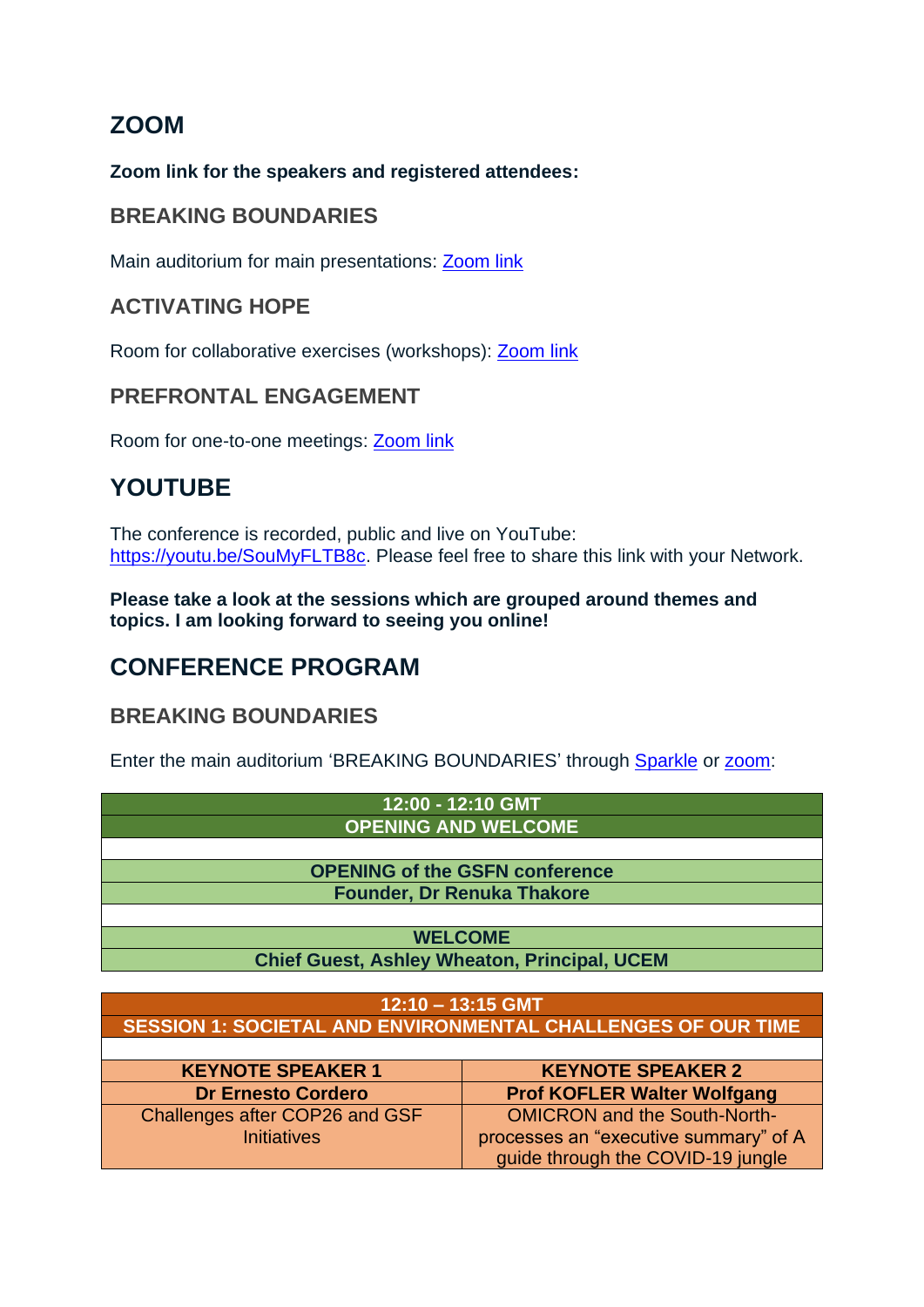| <b>KEYNOTE SPEAKER 3</b>                                                                                                                                                                               | <b>KEYNOTE SPEAKER 4</b> |  |
|--------------------------------------------------------------------------------------------------------------------------------------------------------------------------------------------------------|--------------------------|--|
| <b>Dr John Perez</b>                                                                                                                                                                                   | <b>Michael Rada</b>      |  |
| The effect of global warming, ocean<br>intrusion and salinization of estuaries in<br>the growth dynamics of the mangrove<br>Kandelia obo-vata from Xinfeng Natural<br>Reserve, Hsinchu County, Taiwan. | "SEVENTEEN"              |  |
|                                                                                                                                                                                                        |                          |  |
| <b>SPEAKER 1</b>                                                                                                                                                                                       |                          |  |
| <b>Ussi Abuu Mnamengi</b>                                                                                                                                                                              |                          |  |

Climate justice require climate action

### **13:15 – 13:30 GMT CERTIFICATE OF APPRECIATION FOR PARTICIPATION**

#### **Sponsor & Presenter, Aled Williams, UCEM**

#### **13:30 – 15:00 GMT SESSION 2: BUILDING A SUSTAINABLE KNOWLEDGE INFRASTRUCTURE**

| <b>KEYNOTE SPEAKER 1</b>                                                                    | <b>KEYNOTE SPEAKER 2</b>                                                                                     | <b>KEYNOTE SPEAKER 3</b>                                                                                                                                 |
|---------------------------------------------------------------------------------------------|--------------------------------------------------------------------------------------------------------------|----------------------------------------------------------------------------------------------------------------------------------------------------------|
| <b>Dr Patricia B Lagunda</b>                                                                | Dr Ayobami Popoola                                                                                           | <b>Dr Alex Rizzo</b>                                                                                                                                     |
| <b>Education for Sustainable</b><br>Development: A Baliuag<br><b>University Perspective</b> | The Inclusivity Agenda:<br><b>Dilemmas, Discussions</b><br>and Voices along the<br><b>Urban-Rural Divide</b> | The Impact of Enterprise<br><b>Education on Students</b><br><b>Pursuing Professional</b><br><b>Higher Education in Malta:</b><br>A Grounded Theory study |
|                                                                                             |                                                                                                              |                                                                                                                                                          |
| L/T                                                                                         | ABE AIZEB 1                                                                                                  | 885 11/58 A                                                                                                                                              |

| <b>KEYNOTE SPEAKER 3</b>                                                             | <b>SPEAKER 1</b>                                                      | <b>SPEAKER 2</b>                                             |
|--------------------------------------------------------------------------------------|-----------------------------------------------------------------------|--------------------------------------------------------------|
| <b>Dr Jaco Quist</b>                                                                 | <b>Zuhura Ahmad Shaweji</b>                                           | <b>Shreya Some</b>                                           |
| <b>Envisioning sustainable</b><br>futures to enable<br>transitions to sustainability | Role of youth in<br>biodiversity and<br>environmental<br>conservation | Demand side climate<br>mitigation options and<br><b>SDGs</b> |

| $15:00 - 16:30$ GMT                                                                                        |                                                                                                                                          |                                                                                                |  |
|------------------------------------------------------------------------------------------------------------|------------------------------------------------------------------------------------------------------------------------------------------|------------------------------------------------------------------------------------------------|--|
| <b>SESSION 3: TRANSFORMATIVE INNOVATION POLICY AND PRACTICES</b>                                           |                                                                                                                                          |                                                                                                |  |
|                                                                                                            |                                                                                                                                          |                                                                                                |  |
| <b>KEYNOTE SPEAKER 1</b>                                                                                   | <b>KEYNOTE SPEAKER 2</b><br><b>SPEAKER 3</b>                                                                                             |                                                                                                |  |
| <b>Prof Emerlita S. Naguiat</b>                                                                            | <b>Dr Taddeo Rusoke</b>                                                                                                                  | Soudamini Desai                                                                                |  |
| <b>Green Economy for Water</b><br>Sanitation and Hygiene<br><b>Practices in the Coastal</b><br><b>Ares</b> | <b>Improving Human-Wildlife</b><br>Coexistence through<br><b>Inclusive Sustainable</b><br><b>Conservation Models</b><br>(ISCM) in Africa | <b>Remarkable Contract</b><br>between Mitsubishi and<br>Drax on carbon footprints<br>reduction |  |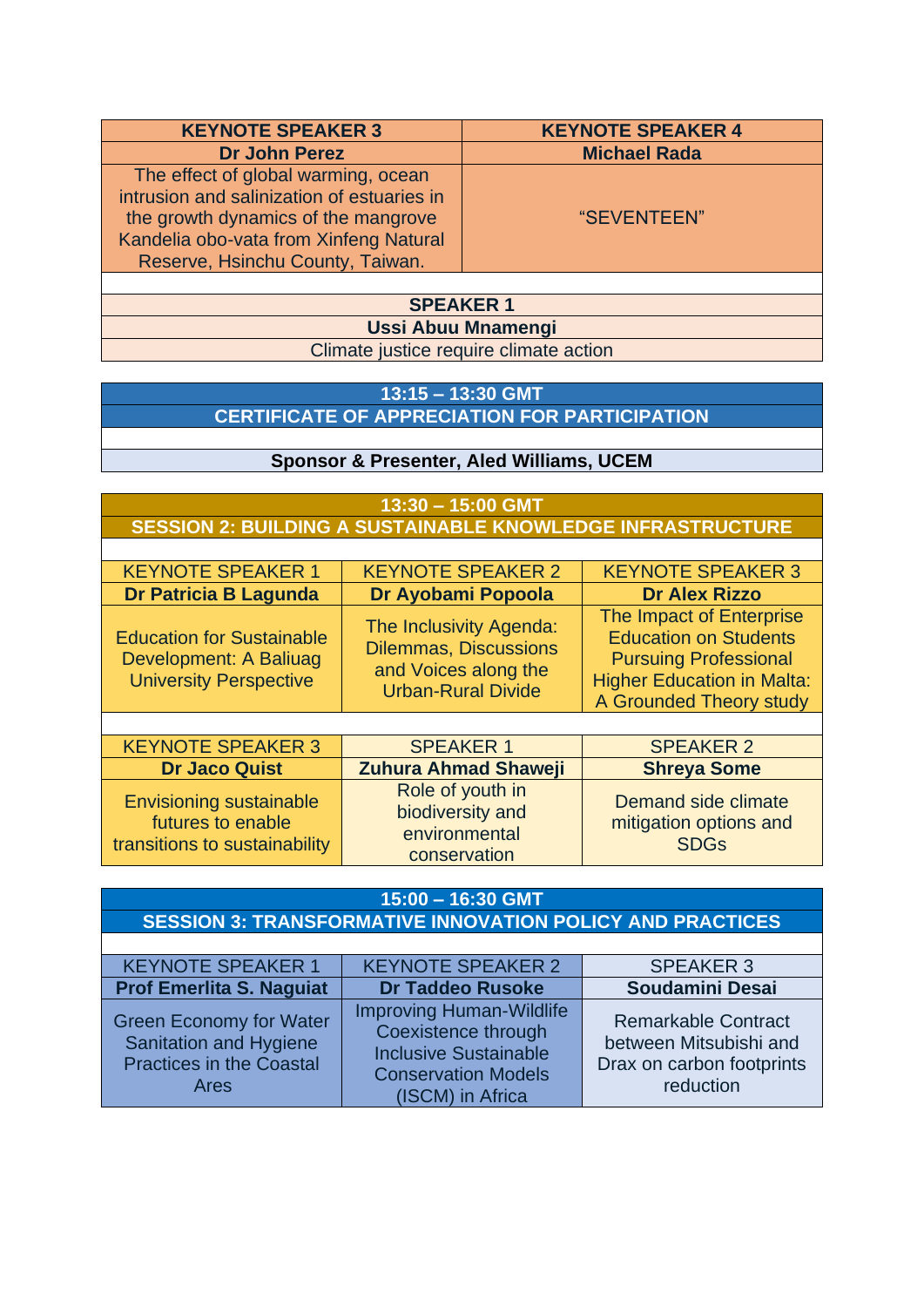| <b>SPEAKER 1</b>                                                                                      | <b>SPEAKER 2</b>                        | <b>SPEAKER 3</b>                         |
|-------------------------------------------------------------------------------------------------------|-----------------------------------------|------------------------------------------|
| <b>Prof Abimbola Windapo</b>                                                                          | <b>Sriramnadh Mandali</b>               | <b>Shivedita Singh</b>                   |
| Assessing the Structural<br>properties of the Sandbag<br>wall for alternative housing<br>construction | Green Power free carbon<br>technologies | Energy Management in<br><b>Buildings</b> |

| $16:30 - 18:20$                                                           |                                                                                                 |                                                      |                                                |
|---------------------------------------------------------------------------|-------------------------------------------------------------------------------------------------|------------------------------------------------------|------------------------------------------------|
| <b>SESSION 4: MOBILISING THE POWER OF INNOVATION</b>                      |                                                                                                 |                                                      |                                                |
|                                                                           |                                                                                                 |                                                      |                                                |
| <b>PLENARY SPEAKER</b>                                                    |                                                                                                 | <b>KEYNOTE SPEAKER 2</b>                             | <b>KEYNOTE SPEAKER 1</b>                       |
| <b>Philip J Vergragt</b>                                                  |                                                                                                 | <b>Zack Abdi</b>                                     | <b>Ben Baker</b>                               |
| Sustainable Lifestyles: a<br>necessity for fighting<br>global warming     | Fixing Economy is to Fix<br><b>Climate Change</b>                                               |                                                      | Telling the Story of<br>Change                 |
|                                                                           |                                                                                                 |                                                      |                                                |
| <b>SPEAKER 1</b>                                                          |                                                                                                 | <b>SPEAKER 2</b>                                     | <b>SPEAKER 3</b>                               |
| <b>Ewa Duda</b>                                                           | <b>Tina Renier</b>                                                                              |                                                      | <b>Prerna Prasad</b>                           |
| <b>GREEN HEAT - towards</b><br>collaborative local<br>decarbonization     | <b>Development Strategies</b><br>and Decent Work: The<br>Case of Jamaica's Free<br><b>Zones</b> |                                                      | <b>Promoting Sustainable</b><br><b>Tourism</b> |
|                                                                           |                                                                                                 |                                                      |                                                |
| <b>SPEAKER 4</b>                                                          |                                                                                                 | <b>SPEAKER 5</b>                                     |                                                |
| <b>Dr Sinéad Mitchell</b>                                                 |                                                                                                 | <b>Clinton Prophecy Ankutakpuie</b>                  |                                                |
| Sustainable last Mile Delivery - are<br>Drones a more sustainable option? |                                                                                                 | Invest to help mitigate Climate Change in<br>Africa. |                                                |

#### **18:20 - 18:30 GMT CLOSING AND THANKYOU**

**CLOSING of the GSFN conference Founder, Dr Renuka Thakore**

## **ACTIVATING HOPE**

Enter the room 'ACTIVATING HOPE' for collaborative exercises (workshops) through [Sparkle](https://1.sparkle.space/in/gsfn2021) or [zoom.](https://us06web.zoom.us/j/83694501487?pwd=dXc2WTFOeFJ4NFIvbHJzdjlxUU5nZz09)

| 13:30 - 15:00 GMT                                             |                                                                                                           |  |
|---------------------------------------------------------------|-----------------------------------------------------------------------------------------------------------|--|
|                                                               |                                                                                                           |  |
| <b>WORKSHOP 1 (30min)</b>                                     | <b>WORKSHOP 2 (60min)</b>                                                                                 |  |
| <b>Valentine Montazel</b>                                     | <b>Dr Jennifer Dustow</b>                                                                                 |  |
| Climate Fresk Workshop: a game to<br>spread climate awareness | <b>Bilateral exercises to address</b><br>behavioural with children diagnosed<br>under the autism spectrum |  |